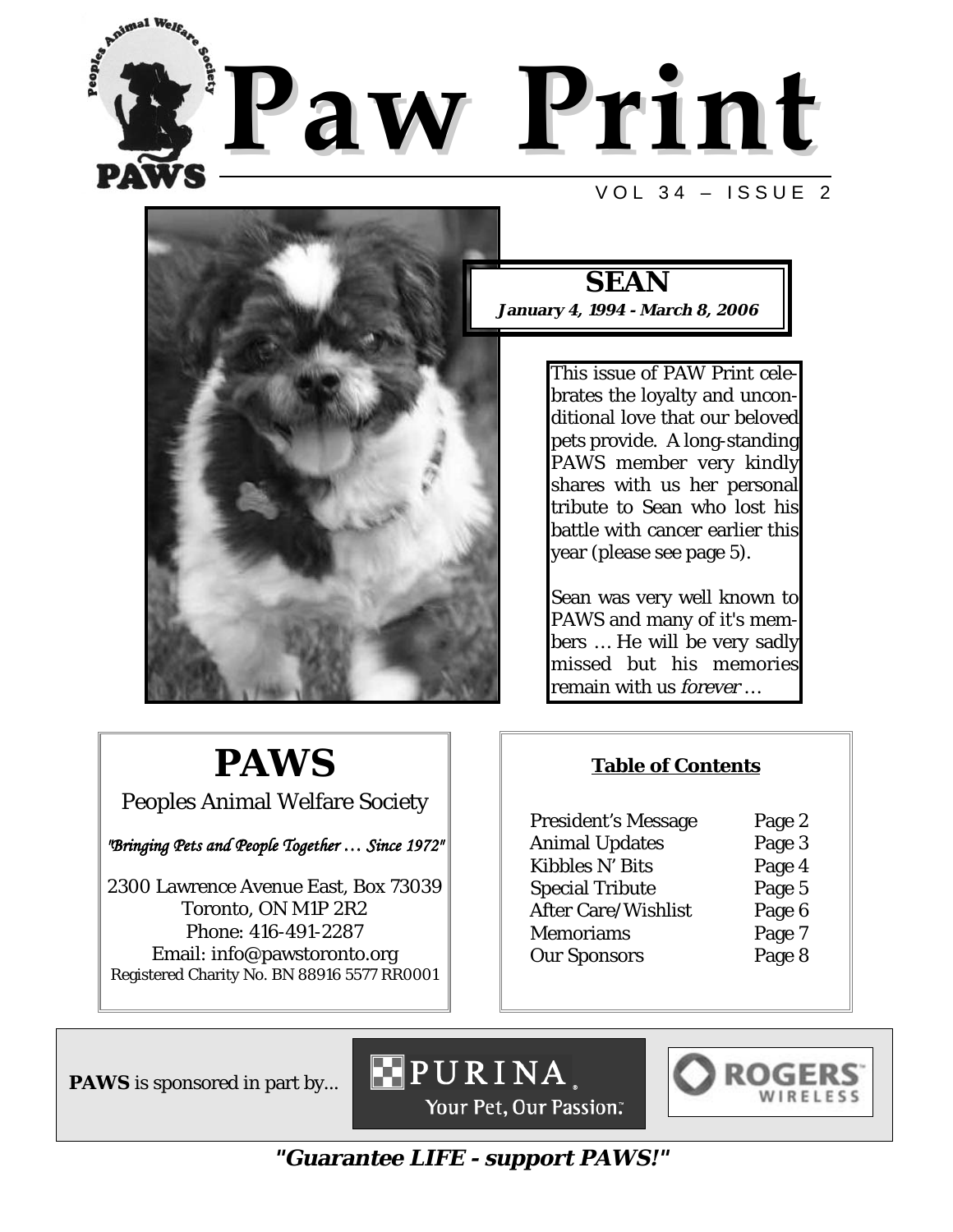## Message from the President...

Thank you for taking the time to read and enjoy this issue of PAW Print. I trust everyone had a safe and enjoyable Summer … it's hard to believe that Fall is upon us and the cold winter months are fast approaching.

I cannot express how proud I am to be a part of PAWS. We are entering our 35th year of providing care for homeless animals that is SECOND TO NONE, but we cannot continue in the same vein, doing the same old thing … it's time for us to "kick it up a notch".

Whether you are a new member or someone who has been with us since our inception in 1972, you know that PAWS has always done it right - from the beginning. This means we spare no expense for the animals we assist: we provide the best veterinary care, top-notch pet foods and safe, clean foster homes. But, as our sheltering is done through foster homes we are thereby restricted by municipal by-laws as to the number of animals each home can house. It's time to think bigger and better … more on that in a minute.

You may have tried to call us recently, only to find our answering machine was unable to accept your call. The reason is simply too many calls and not enough volunteers to answer them. We realize that our members can only do so much … and we appreciate all those who have stepped up to help. It's time to look ahead and strive boldly towards a new, brighter future for PAWS. It's time for a new shelter to house the innocent and displaced critters who so desperately require our help. With all the calls for assistance, all the animals in need and all the foster homes bursting at the seams, I conclude: The Need is Great - The Time is Now.

You may be asking yourself: How can I personally get involved? Please help by networking on our behalf.

Tell friends, family members, co-workers, neighbors and fellow animal lovers about PAWS and our needs/accomplishments. We need corporate sponsors … and land/acreage (with or without buildings on it - ie: a farm) in order that we can better house our rescued animals. Perhaps you or someone you know could help fund, or partially fund, such a project? We must get the message out by raising our voices for those who cannot speak. The need is great, the time is now.

With all that firmly implanted in your mind I am very excited about the Volunteer/Fundraising Committee that was formed in early 2006 - it's long overdue and we continue to recruit members for it. Our monthly meetings are lively and full of great discussions and ideas. This is a terrific way to meet fellow volunteers (and animal lovers) and to help put ideas into action. If you have a great fundraising idea for PAWS, come out, join like-minded people and get the help you need to get your idea off the ground. To be kept informed and to get involved, please ensure we have your most current contact information on file.

Our 'Gala 2007', celebrating PAWS' 35th Anniversary is already in the planning stages … if you have experience with event planning or just want to get involved in this amazing event, please come out to our next meeting or contact us at either 416-491-2287 or info@pawstoronto.org.

Finally, a huge thank you to all the volunteers who make a real difference here at the PAWS main shelter/foster home: whether it's coming in to clean, spending time with or transporting the animals to or from the vet - we appreciate your efforts and ongoing support!

You've read it before and I'll write it again: The Need is Great, the time is now - How would you like to get involved? We look forward to hear-

ing from you.

Kimberly Heys



PAWS President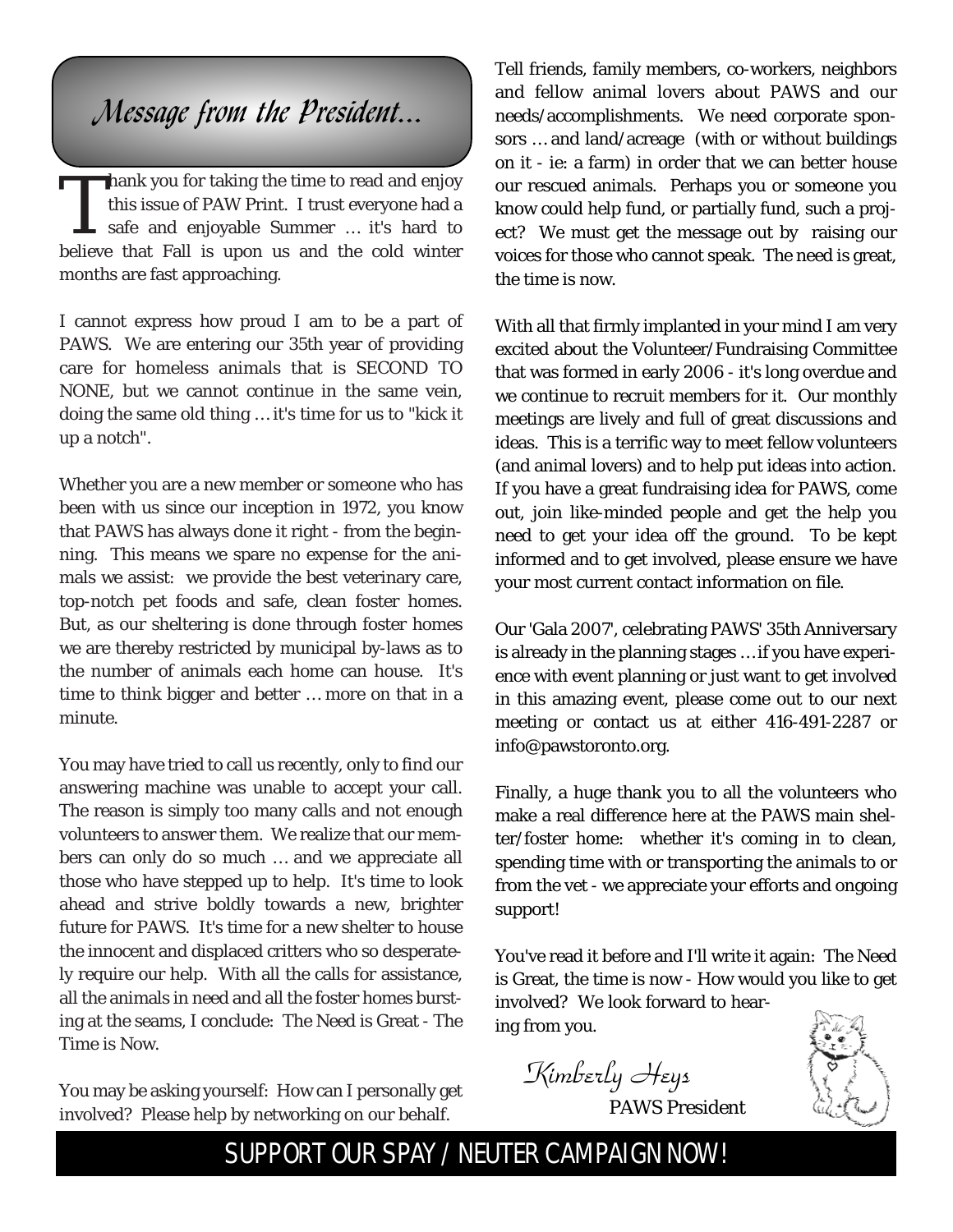Dear PAWS Supporters: **Here are some of the animals YOU HAVE RECENTLY SAVED!**



## I NEED A FOREVER HOME!

#### **NOTE**

(Some of our recent rescues)

If we included all of our recent rescues - the entire issue of Paw Print would be bursting at the seams - please refer to www.pawstoronto.org and link to Pet Finder to view pictures and descriptions of special pets looking for loving, responsible homes (you may also view our "Happy Tails" section for success stories) and we suggest that you check-in from time to time as this information changes regularly.

#### **Kittens update**

There were 4 of us but one of my siblings did not survive. Our foster Mommy's Marie and Megan are very busy looking for special homes for the rest of us - THANKS PAWS!



#### **Buster**

Hi everyone - my name is Buster ... I was struck by a car a few weeks ago and a PAWS member stopped to help me. I have had to have a very serious (and expensive) surgery

on my back ... thank goodness PAWS members care. I still need a home where I can recover ... my condition is improving daily. Special thanks also to AVA ... please help if you can.



#### **Tommy**

Hey folks - my name is Tommy - as you can see, I was very thankful to Kim, the President of PAWS, for saving me this past Summer. I am very cuddly and in excellent health thanks to PAWS for neutering, vaccinating, de-worming and blood-testing me. Now it's time for a special new forever home!! I'm young and have lots of energy - call us today.



### I FOUND A FOREVER HOME!

(Some of our recent adoptions)

**Maggie & Mischief**

(Read Marge's testamonial further on in this issue!)



#### **Holly II**

**Beau Squeeker now known as Lacy Cosmo**  (Thanks to Bill and Ester Tucker for rescuing Cosmo)

**Justice** 

Who finally found the perfect fit along with his new pal Jasper the gentle giant

**Gypsy and Joey I - TOGETHER! Lady - now known as Katie Emma II**

#### **Harley II**

(You know you are rescuing lots of animal when you run out of or start having to double-up on names!)

**Betty & Barney Joey II Snuggles Niko Bentley Archie update** 

Thanks to everyone who sent donations to help with Archie ... sadly, our little friend lost his battle with FIP. A special thanks to a caring PAWS member who did her very best for Archie (she prefers to remain anonymous).

#### **PAWS Adoption Policy:**

PAWS adopts animals with the understanding that, should the placement not prove to be successful for any reason, the animal is to be returned to us. WE NEVER EUTHANIZE THESE ANI-MALS. If possible they will be re-adopted. If not, they live out the rest of their lives at our shelter. If an animal has been diagnosed with a terminal illness or if their immune system is compromised, they are lovingly cared for at the PAWS shelter for as long as they are pain-free and enjoying a decent quality of life. Until such time as they are ready to cross the rainbow bridge ...

Your continued support of this unique NO-KILL organization means more than words can say!

SPONSOR AN 'UNADOPTABLE' PET AT THE PAWS SHELTER TODAY!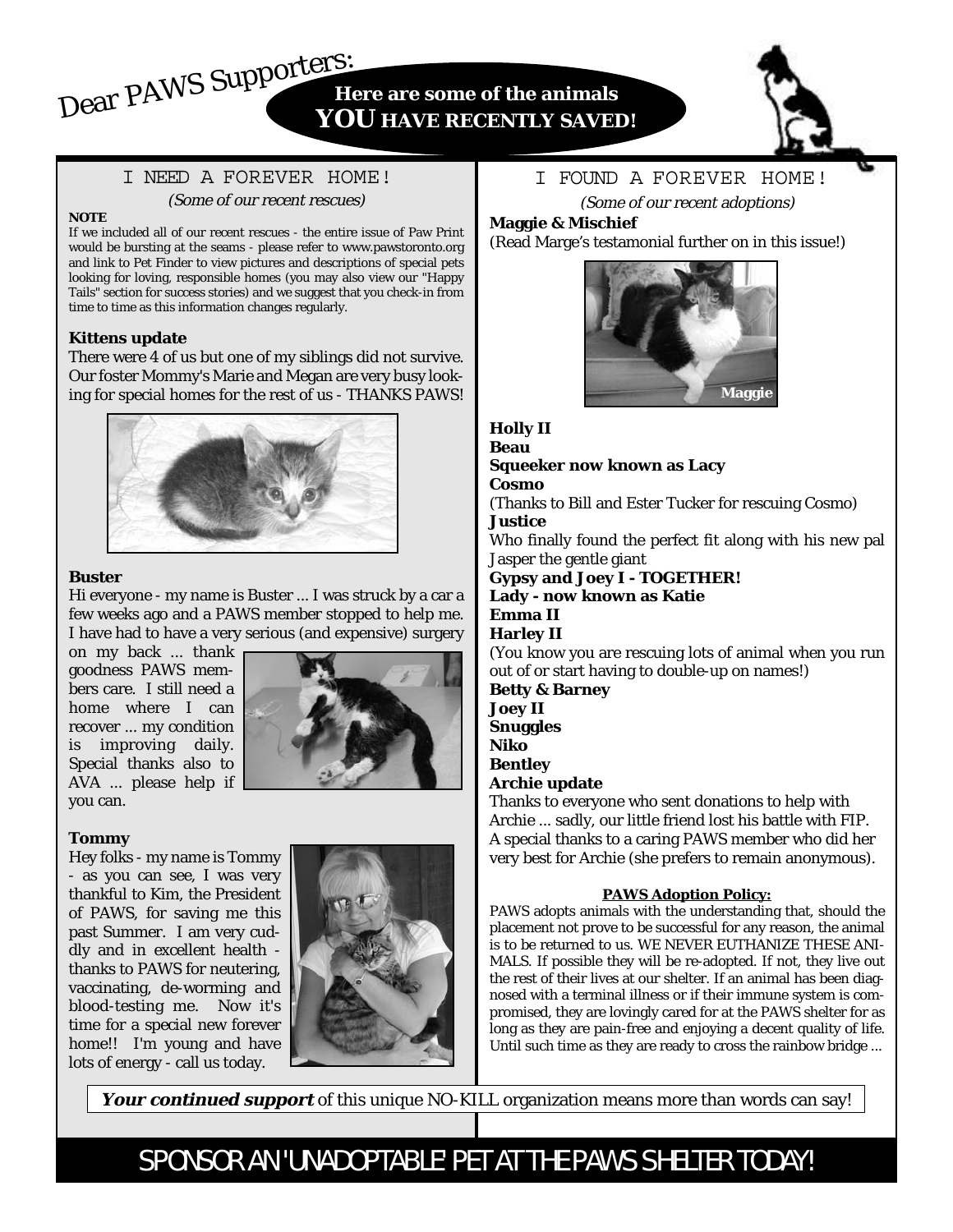

Fundraising Ideas!

**Simple, Selfless and Effective Fundraising by Nadine and Michael...**

Have you been wondering what you could do to help raise funds for PAWS??? Is your time limited? Too busy with work and family to hold an event?

#### **HERE'S A WONDERFUL IDEA THAT REALLY WORKS!**

Nadine decided to surprise her husband Michael (whom she claims 'has everything he needs') for his 40th Birthday by requesting donations be made to PAWS in lieu of gifts. Michael was thrilled as he is a devoted supporter of PAWS. A few years ago, PAWS welcomed Sammy an FIV+ (feline aids) cat that Nadine and Michael had rescued into our shelter (the 'others' all said he was 'unadopable' and suggested euthanasia!). Sammy remains in our care, is in excellent health and is best pals with Blackie (a very shy boy) - both are doing very well and are in need of sponsorship or a forever home, together.

#### **Do you have a birthday or anniversary coming up? Celebrating Chanukah/Christmas?**

Nadine and Michael raised a total of \$1,990.00 thanks to their friends and family who brought cheques payable to PAWS in lieu of gifts that Michael would have received. These monies will be used to spay/neuter new rescues and to assist with ongoing veterinary fees. For a copy of the letter these kind folks sent to friends & family - contact Kim at either 416-491-2287 or kim@pawstoronto.org

**THANK YOU NADINE AND MICHAEL!**



#### **Do you have e-mail access?**

If you do, please send us a message asking to be added to our e-mail list as we occasionally send updates via e-mail. You may also provide this information on the coupon accompanying your donation and this information will be inputted by one of our Volunteers! If you don't have e-mail don't worry - you will continue to receive our quarterly issues! info@pawstoronto.org

We could never thank everyone who supports PAWS in one issue of PAW Print … but please know that your donations do not go un-noticed. We appreciate each and every contribution - large or small - and guarantee that each and every dollar is used to help the animals we rescue. We have also received items such as scratching posts and other 'equipment' that has really been put to good use. Thank you one and all!!

Thank you for taking the time to read this issue of PAW Print. Please feel free to pass it along to a fellow pet-lover for their reading enjoyment. We always welcome new members! By spreading the word about PAWS (a strictly NO-KILL organization managed exclusively by volunteers) you are helping those who cannot help themselves.



#### **Garage and Bake Sale - Spring 2007**

PROPOSED DATE/LOCATION - Saturday, May 12, 2007 Bayview/Steeles. Collection of new and gently used items will commence in March of 2007. Reliable/enthusiastic volunteers will be required and greatly appreciated.

#### **PAWS 35th Anniversary Gala - October 2007**

Stay tuned for details …

#### **Marmies Little Gifts - Ongoing …**

Looking for a gift for that special someone? Teresia Rowatt (a proud PAWS supporter) founded this business in order to help raise much-needed funds for PAWS … she has put forth a great deal of time, financial investment and effort into Marmies and we encourage you to place an order today … her business card appears on page 8 of PAW Print.

**John and Hella Heys** (our President Kim's Parents) who have managed the main shelter/foster home for the past 11 years will be celebrating 40 years of marriage on November 26th. Kim is officially inviting everyone to send donations in honor of this momentous occasion.



### SUPPORT OUR SPAY / NEUTER CAMPAIGN NOW!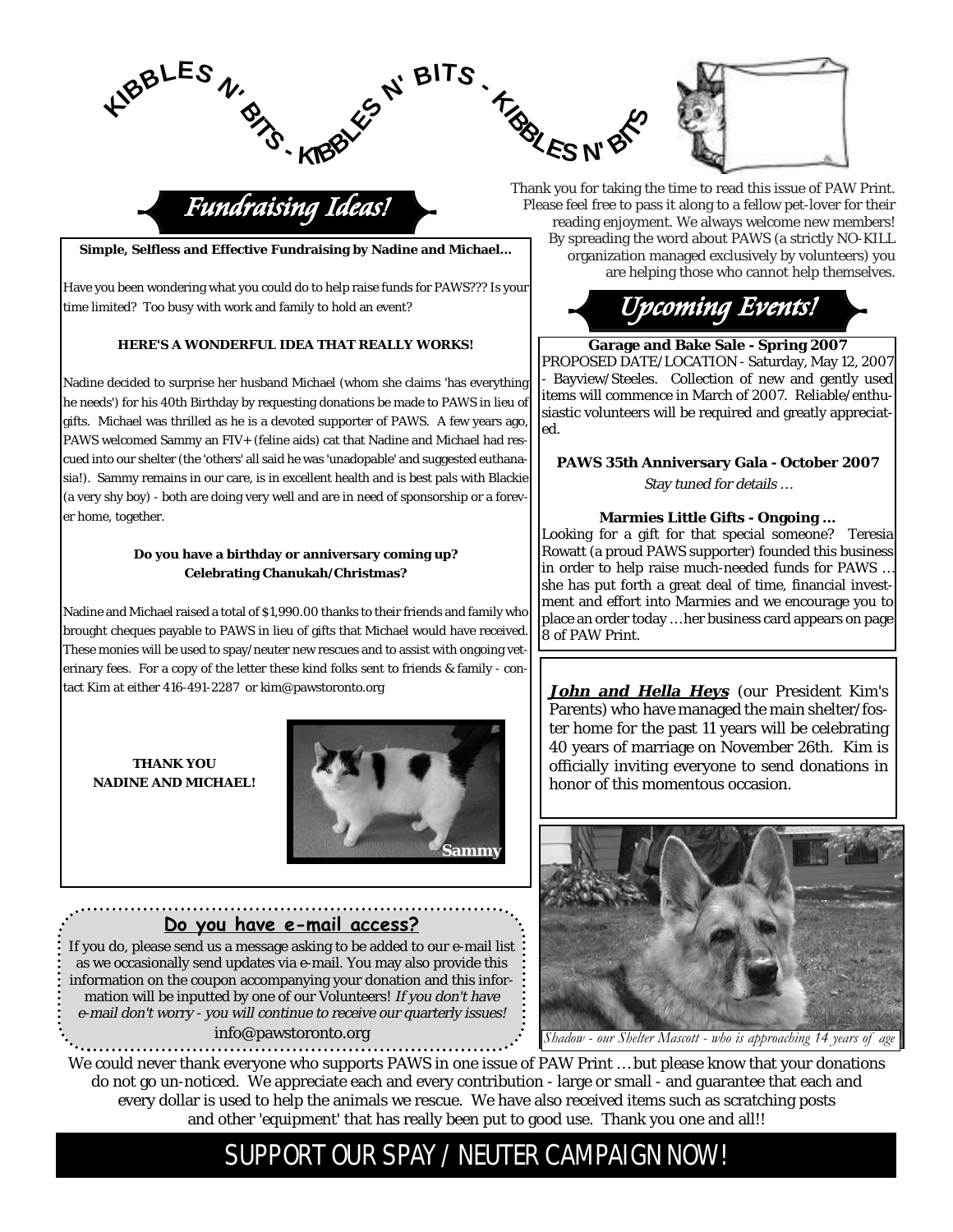# Remembering Sean...

### January 4, 1994 - March 8, 2006



Thave struggled with how best to tell Sean's story and convey<br>to you what a special dog he was. The reason being is that I<br>would have to reveal a lot about who I am to do this. Sean<br>came into my life at a very difficult ti have struggled with how best to tell Sean's story and convey to you what a special dog he was. The reason being is that I would have to reveal a lot about who I am to do this. Sean of work for several years dealing with depression, agoraphobia and an eating disorder. I had been in and out of hospital and had literally given up all hope. I had just lost a friend to anorexia and another friend had been murdered in Russia trying to help orphans. All around me the world seemed like a frightening and dangerous place to live. The cure-all from the experts was to drug the patient to the point that there was no person left inside and give electric shock treatment in the archaic belief that this would somehow jolt the body into submission.

I tended never to go far from home, but one day did make it across the street to the pet store, and there I saw Sean for the first time. Sean came home with me that very day and my journey towards health began. I knew that Sean needed me, and to be in and out of hospital was no longer an option when things got bad. I also learned that Sean was always there for me no matter what, even when family and friends were not, or could not be.

Dr. Michael Cormier at Secord Animal Hospital had one day suggested that I hang out there, instead of alone at home, so now Sean also joined me in "hanging out". Sean was always a quiet dog and tried to stay away from the hustle and bustle of the clinic. He was quite content to lie in a corner out of the way so long as I was in sight. Other than the surgery bucket, which dropped one day and made a loud noise, Sean loved it there. He would walk towards the clinic, but not away from it. I can still picture days when Sean would see me gathering up our belongings to go home, and he would head down the hall to the bathroom where he would go into hide, but not without sticking his head out to make sure that I did not leave without him. Sean would go over to clients who were visiting their sick pets, and just sit down with them to keep them company. Sean created his devoted following among clients and staff.

The days when I struggled to leave the house I would do it because I knew that Sean truly loved going to the clinic. Seeing the sick animals at the clinic, and having Sean and my other pets, I learned that animals value life, which meant that I did not have the right not to value my life.

Slowly but surely my thinking began to change. I gained thirty pounds, up from 83 pounds, and a lot of my other self-destructive behaviors began to disappear.

During this time my sister was struggling with a heroin addiction and eventually lost her life while she was fighting to get better. My doctor's answer at the time to this stressful situation was more medication, but this was taking me further away from being able to be there and enjoy Sean. One thing that I learned from Sean was that he was always there for me when others turned away, so the very least that I could do for him was to be there mentally and emotionally when he needed me. I knew that I had to find the right help in order to do this, and found it in Dr. Vanek. He agreed to try to help me without any medications. I started going out more with Sean. I also knew that I always wanted to be able to provide for Sean and all of my pets, and to do this I needed to get back into the workforce, so I started to take courses part-time to prepare myself. Then I made the leap back to work after a ten year absence and from there developed the courage to start my own business. This gave me the best of all worlds because I could be independent and provide for my four-footed family while at the same time be at home a lot more with them.

Sean was not your typical dog. He loved to wear clothes and had a whole wardrobe full. He traveled in a large tote bag and knew which places he needed to duck his head in and which he could stick his head out of the bag as he had many friends in the various stores. As soon as people saw the bag they would ask if Sean was there and out would pop his head. He helped me to raise two of my cats from birth and loved the ferrets. Woolf, who was a 1.8 lb ferret, and Sean would chase each other all around the apartment having a ball. Sean even had a stroller to travel in and loved it.

Last November I started to notice very subtle changes in Sean and mentioned them to (Dr.) Mike. Mike started to run some tests. Then one Saturday Mike put the ultrasound probe on Sean and I saw his face change. I knew that it was bad news, a mass was found on Sean's heart. Sean and I had four more months together. That final night Sean crossed the Rainbow Bridge with people that he truly cared about and in one of his favorite places. Dr. Mike Cormier, Dr. Mark Teeger, his Aunt Marie and I were all with him.

Before Sean passed away I made some promises to him, and one of those was never to let his life to have been in vain, which meant that even though I wondered how, I would need to continue to work on myself and grow. One of my friends said that they believed Sean left me only when he knew that I was strong enough to carry on without him.

> Sean, I will always be forever grateful as you gave me back my life.

### SPONSOR AN 'UNADOPTABLE' PET AT THE PAWS SHELTER TODAY!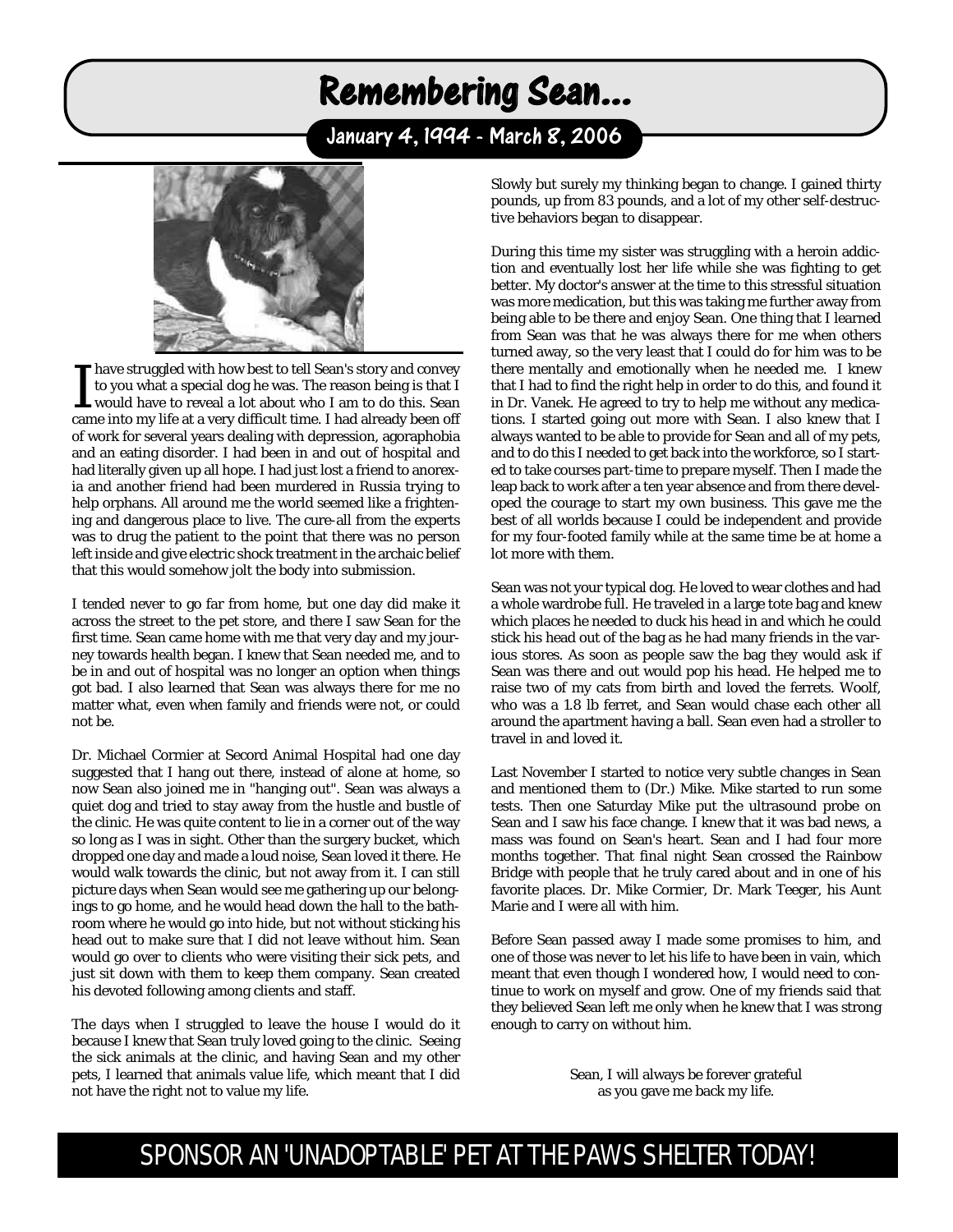

ne of the realities of life is that through an untimely tragedy or by natural aging, a beloved pet may well survive us. Pets are members of our family and we need to think about their care and protection when we can no longer provide it. Don't overlook your pet(s) when making your estate plans. If there is someone whom you think may agree to take your pet(s), talk it over with them now. If they have reservations, now is the time to find out.

Should you wish to have your pet(s) taken in by a responsible, no-kill shelter such as PAWS, you can indicate whether you wish for them to live out the rest of their natural lives at the shelter, or have the shelter find them a new, loving home. Here is a sample provision you can insert in your will to protect your pet(s):

"If at the time of my death I own a pet or pets, I direct my Executor to deliver them as soon as possible to PAWS (Peoples Animal Welfare Society), (a) to be cared for there until a suitable permanent home is arranged OR (b) to be cared for at their shelter for the rest of their natural lives. I further direct that a bequest of  $\mathcal{S}_{\text{max}}$  be paid to PAWS (Peoples Animal Welfare Society) in consideration of their good work."

You should discuss such provisions with your lawyer, amend them as need be and then update your will without delay..

| Dear Kim:<br>March 2006<br>IN PRAISE OF THE OLDER CAT                                                                                                                                                                                                                                                                                                                                                                                                                                                                                                                                                                                                                                                                                                                                                                                                                                                                                                    | Testimonials |                                |                                                                                                                                                                                                                                                                                                                                                                                                                     |
|----------------------------------------------------------------------------------------------------------------------------------------------------------------------------------------------------------------------------------------------------------------------------------------------------------------------------------------------------------------------------------------------------------------------------------------------------------------------------------------------------------------------------------------------------------------------------------------------------------------------------------------------------------------------------------------------------------------------------------------------------------------------------------------------------------------------------------------------------------------------------------------------------------------------------------------------------------|--------------|--------------------------------|---------------------------------------------------------------------------------------------------------------------------------------------------------------------------------------------------------------------------------------------------------------------------------------------------------------------------------------------------------------------------------------------------------------------|
| You know I can't tell you how thankful I am that you talked me into adopting two of<br>these wonderful creatures. I have always only adopted a single older cat but I now<br>have double the joy. And they are just that - an absolute delight. It grieves me that<br>the majority of people only want a kitten when an older cat is just as playful and just<br>as filled with unconditional love. An older cat seems to be more comfortable in its<br>own skin and I know my two little sweeties have been perfectly compatible since day<br>one. I can't believe they have only been with me a few short months. I feel as if my<br>two ten-year olds have shared my home for all of their ten years and I hope that they<br>will be loving-me-to-death for at least another ten years. They are magic.<br>-Marge<br>-THANKS MARGE!-                                                                                                                  |              | Dear PAWS:<br><b>ING WORK!</b> | Please find enclosed another 12 post-dated<br>cheques to renew my sponsorship of an<br>'unadoptable' cat. KEEP UP THE AMAZ-<br>-Genie, Bruce and The Gang, Ajax, ON                                                                                                                                                                                                                                                 |
| <b>PAWS WISH LIST</b><br>-Adopt a new friend today - do you have room in your heart for one more?!<br>-Financial donations towards spaying/neutering *URGENTLY NEEDED!*<br>-Monthly sponsorship of animals currently in our shelter who require surgery (i.e.<br>Sam's removal of her bladder stones, Phantom's dentistry - we have 13 cats who cur-<br>rently require dentistry - we need your help NOW!)<br>-Adult cat food (dry and wet) and litter<br>-Canadian Tire \$\$\$ or Gift Cards<br>-Gift Cards for PetSmart/WalMart/Costco/Staples - anywhere we might purchase pet<br>food and/or cleaning/office supplies<br>-Veterinary Technician or Pet Groomer to visit PAWS shelter periodically to assist<br>with nail trimming and grooming etc.<br>-Unused stamps<br>-Paper towels<br>-Scratching Posts<br>-Gently Used Books and other items for upcoming events i.e. our Spring Bazaar<br>-Handy-person to help with tasks at the PAWS shelter |              | tions!                         | <b>UNITED WAY CAMPAIGN</b><br>If your workplace is conducting a<br>United Way campaign, please remember<br>that you can direct the funds from your<br>pledge to PAWS  also, some employ-<br>ers will match your charitable dona-<br>Please make this inquiry on behalf of<br>the animals and submit your receipts<br>today! For more information<br>Call or e-mail PAWS<br>info@pawstoronto.org<br>or 416-491-2287. |

## SUPPORT OUR SPAY / NEUTER CAMPAIGN NOW!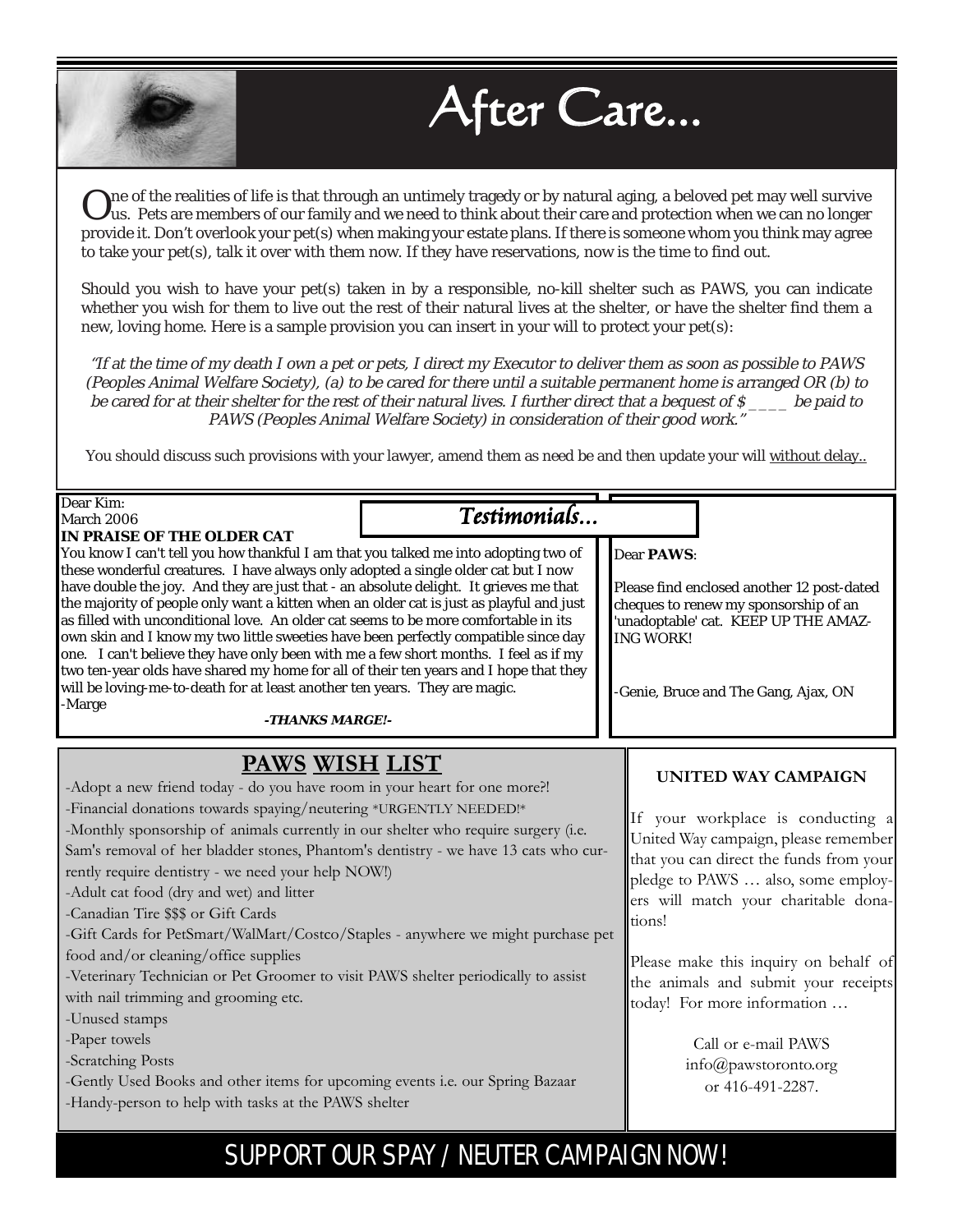

# emoriams...



**SEAN NOONAN** - The Heys Family & PAWS

**SEAN NOONAN** - In Loving Memory of our precious Sean - Barbara and Sweetie

With Fond Memories of **PUDDLEBY** - Michael & Kim

In memory of our beloved **PUDDLEBY** a sweet and gentle dog who was loved by everyone whose life he touched - 1991 to March 22, 2006 - Sidney & Gloria Pinkus

In memory of **TIMMY** - Sadly Missed By Debbie and The Sandford Clan

In memory of Uncle **LEN CHEREPA** an animal lover and nature guy - The Luski/Sage Family

In fond memory of "**LOGAN**" a faithful German Shepherd owned by Judi and Brian - Betty and Doug Price

In Memory of **SHADOW** - Always With Me - Crossed The Rainbow Bridge On January 5, 2000 at 15 Years of Age - Kathleen Neal

**JACK PETROW** - 13 Years - Always Loved And Remembered By Cindy, Robert and Family

In memory of **DAVID BLOXHAM** -Betty and Doug Price

**MISTY** - lost her battle with cancer - July 2006 - Loved dearly by the Heys Family

**SUGAR** - Remembered Fondly - Marilyn & Kim

In memory of my Uncle, **DANIEL B. MACDONALD** -Mary Doucette

In memory of **MISTY, KIM & MAC** - Rose-Marie & Roy Trowell

This small donation is in memory of **DAN MACDONALD**. His work on behalf of animals was inspirational. I met him several times in the early nineties and will remember him always - Sylvia Moss

In Loving Memory of **PUD** Hands-Pinkus and to acknowledge and thank Aurora Medical Pharmacy - Kathy, Stephen and Erin

(please see their info. on page 8)

回

回回回

PAWS would like to extend their condolences to these and others

who may have lost loved ones since our last issue.

We invite you to remember or to honour your loved one in a future issue of PAW Print (refer to the coupon on the last page of this issue for further information)



司

回